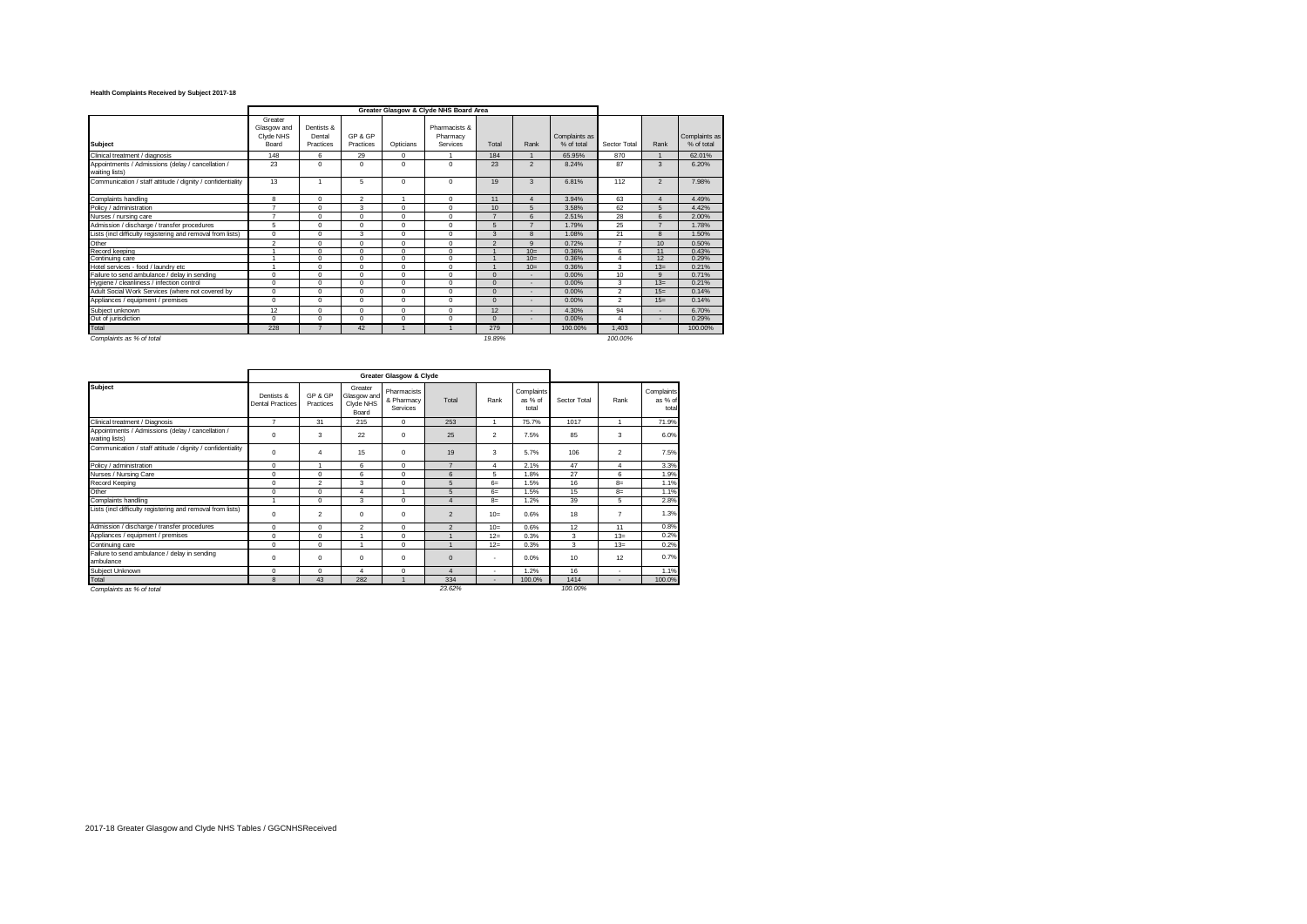## **Health Complaints Determined by Outcome 2017-18 Although Complaints Determined by Outcome 2016-17 Health Complaints Determined by Outcome 2016-17**

|                                                              |                                           |                                              |                                       | Greater Glasgow & Clyde NHS Board Area |                             |                                       |                |                         |                                     |                                                 |                                   |                         |                                        |                                                   |                |                |
|--------------------------------------------------------------|-------------------------------------------|----------------------------------------------|---------------------------------------|----------------------------------------|-----------------------------|---------------------------------------|----------------|-------------------------|-------------------------------------|-------------------------------------------------|-----------------------------------|-------------------------|----------------------------------------|---------------------------------------------------|----------------|----------------|
| Stage                                                        | Outcome Group                             | Greater<br>Glasgow and<br>Clyde NHS<br>Board | Dentists &<br><b>Dental Practices</b> | GP & GP<br>Practices                   | Opticians                   | Pharmacists &<br>Pharmacy<br>Services | Total          | Sector Total            |                                     |                                                 |                                   |                         | Greater Glasgow & Clyde NHS Board Area |                                                   |                |                |
| Advice                                                       | Not duly made or<br>withdrawn             | 42                                           | $\mathbf 0$                           | $\overline{0}$                         | $\mathbf 0$                 | $\mathbf{0}$                          | 42             | 256                     | Stage                               | Outcome Group                                   | Dentists &<br>Dental<br>Practices | GP & GP<br>Practices    | Greater<br>Clyde NHS<br>Board          | Glasgow and Pharmacists &<br>Pharmacy<br>Services | Total          | Sector Total   |
|                                                              | Out of jurisdiction<br>non-discretionary) | $\mathbf 0$                                  | $\mathbf 0$                           | $\mathsf{O}$                           | $\mathbf 0$                 | $\mathbf 0$                           | $\mathbf 0$    | $\overline{2}$          | Advice                              | Not duly made or withdrawn                      | $\overline{0}$                    | $\overline{1}$          | 65                                     | $\mathbf{0}$                                      | 66             | 312            |
|                                                              | Outcome not<br>achievable                 | $\mathsf 0$                                  | $\mathbf 0$                           | $\mathsf 0$                            | $\mathbf 0$                 | $\mathbf 0$                           | $\mathbf 0$    | $\overline{1}$          |                                     | Premature                                       | $\overline{0}$                    | $\overline{2}$          | 43                                     | $\overline{0}$                                    | 45             | 242            |
|                                                              | Premature                                 | 30                                           | $\mathbf 0$                           | 5                                      | $\overline{0}$              | $\mathbf 0$                           | 35             | 242                     |                                     | <b>Total</b>                                    | $\overline{0}$                    | $\overline{\mathbf{3}}$ | 108                                    | $\mathbf{0}$                                      | 111            | 554            |
|                                                              | Total                                     | 72                                           | $\mathbf{0}$                          | 5                                      | $\overline{0}$              | $\mathbf{0}$                          | 77             | 501                     | Early Resolution                    | Not duly made or withdrawn                      | $\mathbf 0$                       | $\mathbf{3}$            | 8                                      | $\overline{0}$                                    | 11             | 68             |
| <b>Early Resolution</b>                                      | Not duly made or<br>withdrawn             | 11                                           | $\mathbf{1}$                          | $\overline{1}$                         | $\overline{0}$              | $\mathbf 0$                           | 13             | 62                      |                                     | Out of jurisdiction (discretionary)             | $\overline{1}$                    | $\mathbf{3}$            | 12                                     | $\mathbf 0$                                       | 16             | 58             |
|                                                              | Out of jurisdiction<br>discretionary)     | 9                                            | $\mathbf 0$                           | $\overline{0}$                         | $\mathbf{0}$                | $\mathbf{0}$                          | 9              | 52                      |                                     | Out of jurisdiction (non-discretionary)         | $\overline{0}$                    | $\overline{2}$          | 3                                      | $\mathbf 0$                                       | 5              | 20             |
|                                                              | Out of jurisdiction<br>non-discretionary) | $\overline{1}$                               | 3                                     | $\mathbf{3}$                           | $\mathbf 0$                 | $\mathbf 0$                           | $\overline{7}$ | 32                      |                                     | Outcome not achievable                          | $\overline{0}$                    | $\mathbf{1}$            | 6                                      | $\mathbf{0}$                                      |                | 47             |
|                                                              | Outcome not<br>achievable                 | 9                                            | $\mathsf 0$                           | $\mathsf 0$                            | $\mathbf 0$                 | $\mathbf 0$                           | 9              | 36                      |                                     | Premature                                       | $\overline{0}$                    | $\overline{2}$          | $\overline{9}$                         | $\overline{0}$                                    | 11             | 54             |
|                                                              | Premature                                 | 9                                            | $\mathbf{1}$                          | $\overline{1}$                         | $\mathbf 0$                 | $\mathbf 0$                           | 11             | 59                      |                                     | Proportionality                                 | $\mathbf 0$                       | 6                       | 21                                     | $\overline{1}$                                    | 28             | 113            |
|                                                              | Proportionality                           | 37                                           | $\overline{1}$                        | 12                                     | $\overline{1}$              | $\overline{1}$                        | 52             | 195                     |                                     | Resolved                                        | $\overline{1}$                    | $\overline{1}$          | $\overline{1}$                         | $\overline{0}$                                    | $\mathbf{3}$   | 12             |
|                                                              | Resolved                                  | $\mathbf{1}$                                 | $\mathsf 0$                           | $\mathbf 0$                            | $\mathbf 0$                 | $\mathsf 0$                           | $\mathbf{1}$   | 14                      |                                     | Total                                           | $\overline{2}$                    | 18                      | 60                                     | $\overline{1}$                                    | 81             | 372            |
|                                                              | Total                                     | 77                                           | $6\phantom{1}6$                       | 17                                     | $\overline{1}$              | $\overline{1}$                        | 102            | 450                     | Investigation                       | ully upheld                                     | $\overline{1}$                    | $\overline{1}$          | 23                                     | $\overline{0}$                                    | 25             | 129            |
| Investigation                                                | Fully upheld                              | 30                                           | $\mathbf 0$                           | 2                                      | $\overline{0}$              | $\mathbf{0}$                          | 32             | 120                     |                                     | Some upheld                                     | $\overline{0}$                    | $\overline{4}$          | 24                                     | $\overline{1}$                                    | 29             | 131            |
|                                                              | Some upheld                               | 35                                           | $\mathbf{1}$                          | $\mathbf 0$                            | $\mathbf 0$                 | $\mathbf 0$                           | 36             | 141                     |                                     | Not upheld                                      | $\overline{\mathbf{3}}$           | $\overline{7}$          | 51                                     | $\overline{0}$                                    | 61             | 235            |
|                                                              | Not upheld                                | 25                                           | 3                                     | 20                                     | $\mathbf 0$                 | $\mathbf 0$                           | 48             | 172                     |                                     | Not duly made or withdrawn                      | $\overline{0}$                    | $\overline{0}$          | $\overline{0}$                         | $\overline{0}$                                    | $\overline{0}$ | 11             |
|                                                              | Not duly made or<br>withdrawn             | $\Omega$                                     | $\mathbf 0$                           | $\mathbf 0$                            | $\overline{0}$              | $\mathbf 0$                           | $\mathbf 0$    | 6                       |                                     | Outcome not achievable                          | $\overline{0}$                    | $\overline{0}$          | 1                                      | $\mathbf{0}$                                      | $\overline{1}$ | $\overline{1}$ |
|                                                              | Resolved                                  | $\mathbf{0}$                                 | $\mathbf 0$                           | $\mathsf{O}$                           | $\mathbf 0$                 | $\mathbf 0$                           | $\overline{0}$ | $\overline{\mathbf{1}}$ |                                     | Total                                           | $\overline{4}$                    | 12                      | 99                                     | $\overline{1}$                                    | 116            | 507            |
|                                                              | Total                                     | 90                                           | $\overline{4}$                        | $\overline{22}$                        | $\Omega$                    | $\mathbf 0$                           | 116            | 440                     | <b>Total Complaints</b>             |                                                 | 6                                 | 33                      | 267                                    | $\overline{2}$                                    | 308            | 1,433          |
| <b>Total Complaints</b><br><b>Total Premature Complaints</b> |                                           | 239<br>39                                    | 10 <sup>1</sup><br>-1                 | 44<br>6                                | $\mathbf{1}$<br>$\mathbf 0$ | $\mathbf{1}$<br>$\mathbf 0$           | 295<br>46      | 1,391<br>301            |                                     |                                                 |                                   |                         | 52                                     | $\overline{0}$                                    | 56             |                |
|                                                              |                                           | 16.3%                                        | 10.0%                                 | 13.6%                                  | 0.0%                        | 0.0%                                  | 15.6%          | 21.6%                   | <b>Total Premature Complaints</b>   |                                                 | $\mathbf 0$                       | $\overline{4}$          |                                        |                                                   |                | 296            |
| Premature Rate                                               |                                           |                                              |                                       |                                        |                             |                                       |                |                         | Premature Rate                      |                                                 | 0.0%                              | 12.1%                   | 19.5%                                  | 0.0%                                              | 18.2%          | 20.7%          |
| <b>Total Investigation Decisions</b>                         |                                           | 90                                           | 4                                     | 22                                     | $\mathbf 0$                 | $\mathbf 0$                           | 116            | 433                     | Fit for SPSO Total (Investigations) |                                                 | $\overline{4}$                    | 12                      | 99                                     | $\overline{1}$                                    | 116            | 507            |
| <b>Total Upholds</b>                                         |                                           | 65                                           | $\overline{1}$                        | 2                                      | 0                           | 0                                     | 68             | 261                     | Total Cases Upheld / Some Upheld    |                                                 | $\overline{1}$                    | -5                      | 47                                     | $\overline{1}$                                    | 54             | 260            |
| <b>Uphold Rate</b>                                           |                                           | 72.2%                                        | 25.0%                                 | 9.1%                                   | $\sim$                      | $\sim$                                | 58.6%          | 60.3%                   |                                     | Uphold Rate (total upheld / total fit for SPSO) | 25.0%                             | 41.7%                   | 47.5%                                  | 100.0%                                            | 46.6%          | 51.3%          |
| Old Uphold Rate Calculation                                  |                                           |                                              |                                       |                                        |                             |                                       |                |                         |                                     |                                                 |                                   |                         |                                        |                                                   |                |                |
| Total Cases 'Fit for SPSO'                                   |                                           | 90                                           | $\overline{4}$                        | 22                                     | 0                           | $\mathbf 0$                           | 116            | 440                     |                                     |                                                 |                                   |                         |                                        |                                                   |                |                |
| <b>Total Upholds</b>                                         |                                           | 65                                           |                                       | 2                                      | 0                           | 0                                     | 68             | 261                     |                                     |                                                 |                                   |                         |                                        |                                                   |                |                |
| <b>Uphold Rate</b>                                           |                                           | 72.2%                                        | 25.0%                                 | 9.1%                                   | $\sim$                      | $\sim$                                | 58.6%          | 59.3%                   |                                     |                                                 |                                   |                         |                                        |                                                   |                |                |

|                  |                                       |                      | Greater Glasgow & Oryac NiTo Board Area |                                       |                |                |                                                |                         |                             |                      |                                        |                         |              |
|------------------|---------------------------------------|----------------------|-----------------------------------------|---------------------------------------|----------------|----------------|------------------------------------------------|-------------------------|-----------------------------|----------------------|----------------------------------------|-------------------------|--------------|
| yow and<br>e NHS | Dentists &<br><b>Dental Practices</b> | GP & GP<br>Practices | Opticians                               | Pharmacists &<br>Pharmacy<br>Services | Total          | Sector Total   |                                                |                         |                             |                      | Greater Glasgow & Clyde NHS Board Area |                         |              |
|                  | $\overline{0}$                        | $\mathbf{0}$         | $\mathbf{0}$                            | $\overline{0}$                        | 42             | 256            |                                                | Dentists &<br>Dental    | GP & GP                     | Greater<br>Clyde NHS | Glasgow and Pharmacists &<br>Pharmacy  |                         |              |
|                  | $\mathbf{0}$                          | $\mathbf 0$          | $\mathbf 0$                             | $\mathbf 0$                           | $\mathbf{0}$   | 2              | Outcome Group<br>Not duly made or withdrawn    | Practices<br>$^{\circ}$ | Practices<br>$\overline{1}$ | Board<br>65          | Services<br>$\mathbf{0}$               | Total<br>66             | Sector Total |
|                  | $\mathbf 0$                           | $\mathbf 0$          | $\mathbf 0$                             | $\mathbf{0}$                          | $\mathbf{0}$   | $\overline{1}$ | Premature                                      | $\mathbf{0}$            | $\overline{2}$              | 43                   | $\overline{0}$                         | 45                      |              |
|                  | $\mathbf 0$                           | 5                    | $\mathbf 0$                             | $\mathbf 0$                           | 35             | 242            | Total                                          | $\overline{0}$          | $\overline{\mathbf{3}}$     | 108                  | $\overline{0}$                         | 111                     |              |
|                  | $\mathbf{0}$                          | 5                    | $\mathbf{0}$                            | $\overline{0}$                        | 77             | 501            | Not duly made or withdrawn<br>Early Resolution | $^{\circ}$              | $\mathbf{3}$                | 8                    | $\mathbf{0}$                           | 11                      |              |
|                  | $\overline{1}$                        | $\overline{1}$       | $\Omega$                                | $\mathbf 0$                           | 13             | 62             | Out of jurisdiction (discretionary)            | $\overline{1}$          | $\mathbf{3}$                | 12                   | $\overline{0}$                         | 16                      |              |
|                  | $\mathbf 0$                           | $\mathbf 0$          | $\mathbf 0$                             | $\mathbf{0}$                          | 9              | 52             | Out of jurisdiction (non-discretionary)        | $\mathbf{0}$            | $\overline{2}$              | 3                    | $\overline{0}$                         | 5                       |              |
|                  | 3                                     | 3                    | $\mathbf 0$                             | $\mathbf{0}$                          | $\overline{7}$ | 32             | Outcome not achievable                         | $\mathbf{0}$            | $\overline{1}$              | 6                    | $\overline{0}$                         | $\overline{7}$          |              |
|                  | $\mathbf{0}$                          | $\mathbf 0$          | $\mathbf{0}$                            | $\mathbf 0$                           | 9              | 36             | Premature                                      | $^{\circ}$              | 2                           | 9                    | $\overline{0}$                         | 11                      |              |
|                  | $\overline{1}$                        | $\overline{1}$       | $\mathbf 0$                             | $\mathbf{0}$                          | 11             | 59             | Proportionality                                | $\mathbf{0}$            | 6                           | 21                   | $\overline{1}$                         | 28                      |              |
|                  | $\overline{1}$                        | 12                   | $\mathbf{1}$                            | $\overline{1}$                        | 52             | 195            | Resolved                                       | $\overline{1}$          | $\overline{1}$              | $\overline{1}$       | $\overline{0}$                         | $\overline{\mathbf{3}}$ |              |
|                  | $\mathbf 0$                           | $\mathbf{0}$         | $\mathbf 0$                             | $\mathbf 0$                           | $\mathbf{1}$   | 14             | Total                                          | 2                       | 18                          | 60                   | $\overline{1}$                         | 81                      |              |
|                  | 6                                     | 17                   | $\mathbf{1}$                            | $\overline{1}$                        | 102            | 450            | Fully upheld                                   | $\overline{1}$          | $\overline{1}$              | 23                   | $\mathsf 0$                            | 25                      |              |
|                  | $\mathbf 0$                           | 2                    | $\mathbf 0$                             | $\mathbf 0$                           | 32             | 120            | Some upheld                                    | $\circ$                 | $\overline{4}$              | 24                   | $\overline{1}$                         | 29                      |              |
|                  | $\overline{1}$                        | $\mathbf 0$          | $\mathbf 0$                             | $\mathbf 0$                           | 36             | 141            | Not upheld                                     | 3                       | $\overline{7}$              | 51                   | $\overline{0}$                         | 61                      |              |
|                  | 3                                     | 20                   | $\mathbf 0$                             | $\mathbf 0$                           | 48             | 172            | Not duly made or withdrawn                     | $\mathbf{0}$            | $\mathbf{0}$                | $\mathbf{0}$         | $\circ$                                | $\overline{0}$          |              |
|                  | $\mathbf 0$                           | $\mathbf 0$          | $\mathbf 0$                             | $\mathbf 0$                           | $\mathbf{0}$   | 6              | Outcome not achievable                         | $\mathbf{0}$            | $\overline{0}$              | $\overline{1}$       | $\overline{0}$                         | $\overline{1}$          |              |
|                  | $\mathbf 0$                           | $\mathbf{0}$         | $\mathbf{0}$                            | $\mathbf{0}$                          | $\mathbf{0}$   | $\mathbf{1}$   | Total                                          | $\overline{4}$          | 12                          | 99                   | $\overline{1}$                         | 116                     |              |
|                  | $\overline{4}$                        | 22                   | $\mathbf{0}$                            | $\mathbf{0}$                          | 116            | 440            | <b>Total Complaints</b>                        | 6                       | 33                          | 267                  | $\overline{2}$                         | 308                     |              |

| <b>Total Premature Complaints</b>               |       | $\Lambda$ | 52    |        | 56    | 296   |
|-------------------------------------------------|-------|-----------|-------|--------|-------|-------|
| Premature Rate                                  | 0.0%  | 12.1%     | 19.5% | 0.0%   | 18.2% | 20.7% |
|                                                 |       |           |       |        |       |       |
| Fit for SPSO Total (Investigations)             | 4     | 12        | 99    |        | 116   | 507   |
| Total Cases Upheld / Some Upheld                |       | 5         | 47    |        | 54    | 260   |
| Uphold Rate (total upheld / total fit for SPSO) | 25.0% | 41.7%     | 47.5% | 100.0% | 46.6% | 51.3% |